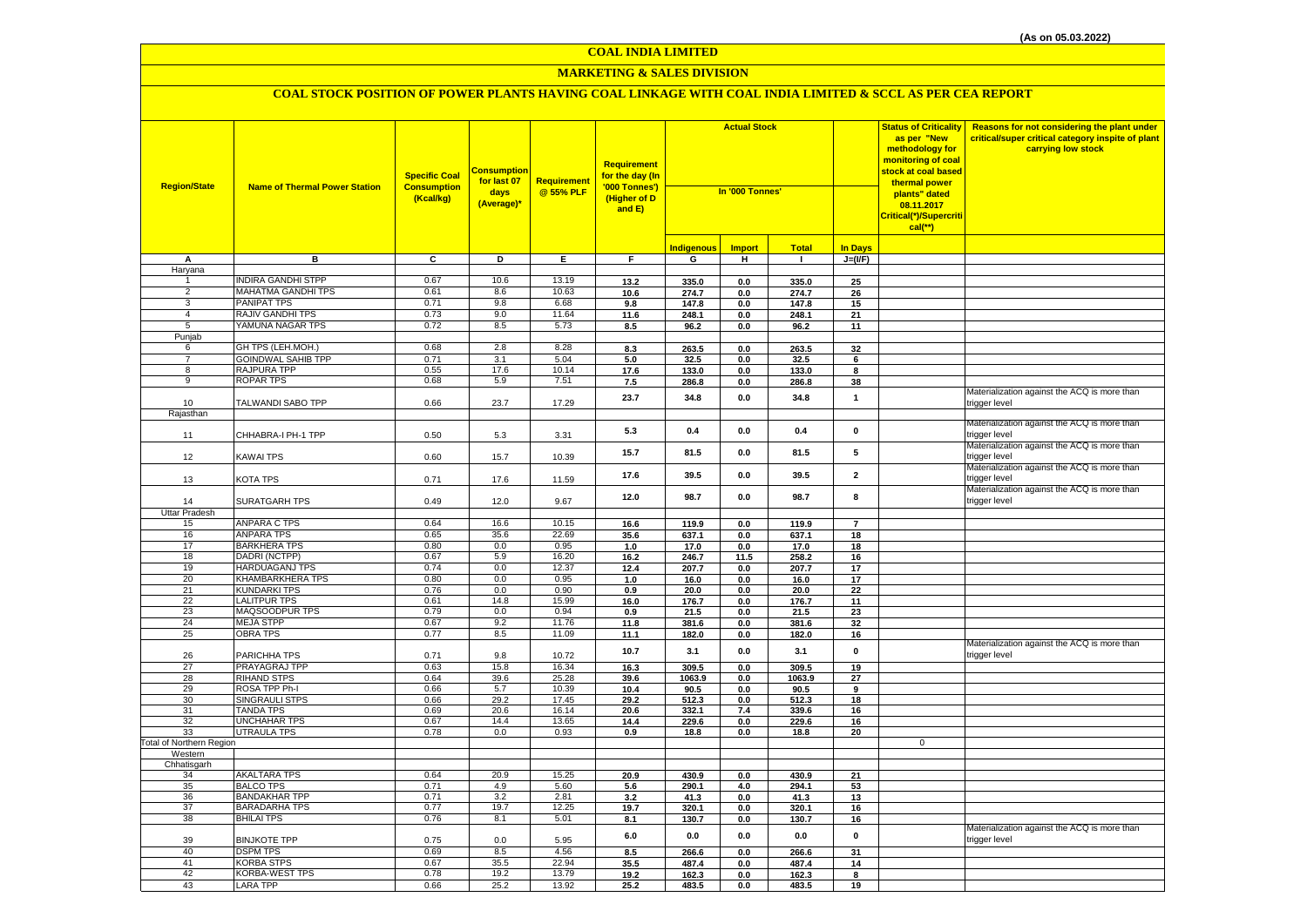# **MARKETING & SALES DIVISION**

| <b>Region/State</b>     | <b>Name of Thermal Power Station</b>             | <b>Specific Coal</b><br><b>Consumption</b><br>(Kcal/kg) | <mark>Consumption</mark><br>for last 07<br>days<br>(Average)* | Requirement<br>@ 55% PLF | Requirement<br>for the day (In<br>'000 Tonnes')<br>(Higher of D<br>and E) | <b>Actual Stock</b><br>In '000 Tonnes' |                       |                | <b>Status of Criticality</b><br>as per "New<br>methodology for<br>monitoring of coal<br>stock at coal based<br>thermal power<br>plants" dated<br>08.11.2017<br>Critical(*)/Supercriti<br>$cal(**)$ | Reasons for not considering the plant under<br>critical/super critical category inspite of plant<br>carrying low stock |                                                               |
|-------------------------|--------------------------------------------------|---------------------------------------------------------|---------------------------------------------------------------|--------------------------|---------------------------------------------------------------------------|----------------------------------------|-----------------------|----------------|----------------------------------------------------------------------------------------------------------------------------------------------------------------------------------------------------|------------------------------------------------------------------------------------------------------------------------|---------------------------------------------------------------|
|                         |                                                  |                                                         |                                                               |                          |                                                                           | <b>Indigenous</b>                      | <b>Import</b>         | <b>Total</b>   | <b>In Days</b>                                                                                                                                                                                     |                                                                                                                        |                                                               |
| A                       | в                                                | C                                                       | D                                                             | Е.                       | F.                                                                        | G                                      | н.                    | л.             | $J=(I/F)$                                                                                                                                                                                          |                                                                                                                        |                                                               |
| 44                      | NAWAPARA TPP                                     | 0.79                                                    | 0.3                                                           | 6.28                     | 6.3                                                                       | 47.3                                   | 0.0                   | 47.3           | 8                                                                                                                                                                                                  |                                                                                                                        | Materialization against the ACQ is more than<br>trigger level |
| 45                      | PATHADI TPP                                      | 0.65                                                    | 7.4                                                           | 5.18                     | 7.4                                                                       | 201.0                                  | 0.0                   | 201.0          | 27                                                                                                                                                                                                 |                                                                                                                        |                                                               |
| 46                      | <b>SIPAT STPS</b>                                | 0.68                                                    | 41.5                                                          | 26.62                    | 41.5                                                                      | 722.9                                  | 0.0                   | 722.9          | 17                                                                                                                                                                                                 |                                                                                                                        | Materialization against the ACQ is more than                  |
| 47                      | <b>TAMNAR TPP</b>                                | 0.84                                                    | 32.3                                                          | 26.52                    | 32.3                                                                      | 88.6                                   | 0.0                   | 88.6           | 3                                                                                                                                                                                                  |                                                                                                                        | trigger level<br>Materialization against the ACQ is more than |
| 48                      | <b>UCHPINDA TPP</b>                              | 0.75                                                    | 16.9                                                          | 14.22                    | 16.9                                                                      | 147.1                                  | 0.0                   | 147.1          | $\boldsymbol{9}$                                                                                                                                                                                   |                                                                                                                        | trigger level                                                 |
| Gujarat                 |                                                  |                                                         |                                                               |                          |                                                                           |                                        |                       |                |                                                                                                                                                                                                    |                                                                                                                        | Materialization against the ACQ is more than                  |
| 49                      | <b>GANDHI NAGAR TPS</b>                          | 0.69                                                    | 7.5                                                           | 5.71                     | 7.5                                                                       | 19.8                                   | 0.0                   | 19.8           | 3                                                                                                                                                                                                  |                                                                                                                        | trigger level                                                 |
| 50                      | SABARMATI (D-F STATIONS)                         | 0.57                                                    | 3.1                                                           | 2.74                     | 3.1                                                                       | 31.5                                   | 85.1                  | 116.6          | 15                                                                                                                                                                                                 |                                                                                                                        | Materialization against the ACQ is more than                  |
| 51                      | <b>UKAI TPS</b>                                  | 0.67                                                    | 15.2                                                          | 9.85                     | 15.2                                                                      | 27.7                                   | 0.0                   | 27.7           | $\mathbf{2}$                                                                                                                                                                                       |                                                                                                                        | trigger level                                                 |
| 52                      | <b>WANAKBORI TPS</b>                             | 0.67                                                    | 25.3                                                          | 20.22                    | 25.3                                                                      | 73.9                                   | 0.0                   | 73.9           | $\mathbf{3}$                                                                                                                                                                                       |                                                                                                                        | Materialization against the ACQ is more than<br>trigger level |
| Madhya Pradesh<br>53    | AMARKANTAK EXT TPS                               | 0.65                                                    | 3.0                                                           | 1.80                     | 3.0                                                                       | 32.8                                   | 0.0                   | 32.8           | 11                                                                                                                                                                                                 |                                                                                                                        |                                                               |
| 54                      | ANUPPUR TPP                                      | 0.65                                                    | 16.9                                                          | 10.31                    | 16.9                                                                      | 260.0                                  | 0.0                   | 260.0          | 15                                                                                                                                                                                                 |                                                                                                                        |                                                               |
| 55                      | <b>BINA TPS</b>                                  | 0.74                                                    | 6.9                                                           | 4.88                     | 6.9                                                                       | 93.2                                   | 0.0                   | 93.2           | 13                                                                                                                                                                                                 |                                                                                                                        |                                                               |
| 56                      | <b>GADARWARA TPP</b>                             | 0.66                                                    | 18.0                                                          | 13.93                    | 18.0                                                                      | 118.4                                  | 0.0                   | 118.4          | $\overline{7}$                                                                                                                                                                                     |                                                                                                                        | Materialization against the ACQ is more than<br>trigger level |
| 57<br>58                | <b>KHARGONE STPP</b><br><b>SANJAY GANDHI TPS</b> | 0.60<br>0.82                                            | 17.8<br>18.5                                                  | 10.45<br>14.57           | 17.8                                                                      | 134.9                                  | 0.0                   | 134.9          | 8                                                                                                                                                                                                  |                                                                                                                        | Non payment of dues                                           |
| 59                      | <b>SATPURA TPS</b>                               | 0.67                                                    | 7.2                                                           | 11.79                    | 18.5<br>11.8                                                              | 123.4<br>17.8                          | $\mathbf{0.0}$<br>0.0 | 123.4<br>17.8  | $\overline{\mathbf{r}}$<br>$\overline{2}$                                                                                                                                                          |                                                                                                                        | Non Payment of Dues                                           |
| 60                      | <b>SEIONI TPP</b>                                | 0.64                                                    | 7.7                                                           | 5.06                     | 7.7                                                                       | 176.2                                  | 0.0                   | 176.2          | $\overline{23}$                                                                                                                                                                                    |                                                                                                                        |                                                               |
| 61                      | SHREE SINGAJI TPP                                | 0.71                                                    | 24.8                                                          | 23.50                    | 24.8                                                                      | 115.7                                  | 0.0                   | 115.7          | 5                                                                                                                                                                                                  |                                                                                                                        | Non Payment of Dues                                           |
| 62                      | <b>VINDHYACHAL STPS</b>                          | 0.69                                                    | 58.2                                                          | 43.60                    | 58.2                                                                      | 1454.9                                 | 0.0                   | 1454.9         | 25                                                                                                                                                                                                 |                                                                                                                        |                                                               |
| Maharashtra<br>63       | <b>AMRAVATI TPS</b>                              | 0.62                                                    | 15.6                                                          | 11.07                    | 15.6                                                                      | 35.3                                   | 0.0                   | 35.3           | $\mathbf{2}$                                                                                                                                                                                       |                                                                                                                        | Materialization against the ACQ is more than<br>trigger level |
| 64                      | <b>BHUSAWAL TPS</b>                              | 0.72                                                    | 12.9                                                          | 11.44                    | 12.9                                                                      | 22.5                                   | 0.0                   | 22.5           | $\overline{2}$                                                                                                                                                                                     |                                                                                                                        | Non payment of dues                                           |
| 65                      | <b>BUTIBORI TPP</b>                              | 0.67                                                    | 0.0                                                           | 5.31                     | 5.3                                                                       | 59.7                                   | 0.0                   | 59.7           | 11                                                                                                                                                                                                 |                                                                                                                        |                                                               |
| 66                      | CHANDRAPUR(MAHARASHTRA) STPS                     | 0.78                                                    | 34.6                                                          | 30.17                    | 34.6                                                                      | 297.1                                  | 0.0                   | 297.1          | 9                                                                                                                                                                                                  |                                                                                                                        | Non payment of dues                                           |
| 67                      | DAHANU TPS                                       | 0.62                                                    | 4.7                                                           | 4.09                     | 4.7                                                                       | 32.9                                   | 0.0                   | 32.9           | $\overline{7}$                                                                                                                                                                                     |                                                                                                                        | Materialization against the ACQ is more than<br>trigger level |
| 68                      | <b>DHARIWAL TPP</b>                              | 0.67                                                    | 7.7                                                           | 5.34                     | 7.7                                                                       | 37.1                                   | 0.0                   | 37.1           | 5                                                                                                                                                                                                  |                                                                                                                        | Materialization against the ACQ is more than<br>trigger level |
| 69                      | <b>GMR WARORA TPS</b>                            | 0.67                                                    | 8.9                                                           | 5.29                     | 8.9                                                                       | 0.9                                    | 0.0                   | 0.9            | $\pmb{0}$                                                                                                                                                                                          |                                                                                                                        | Materialization against the ACQ is more than<br>trigger level |
| 70<br>71                | <b>KHAPARKHEDA TPS</b><br><b>KORADI TPS</b>      | 0.89<br>0.76                                            | 20.8<br>28.7                                                  | 15.72<br>22.08           | 20.8<br>28.7                                                              | 235.6<br>77.4                          | 0.0<br>0.0            | 235.6<br>77.4  | 11<br>3                                                                                                                                                                                            |                                                                                                                        | Non payment of dues                                           |
| 72                      | <b>MAUDA TPS</b>                                 | 0.70                                                    | 17.4                                                          | 21.29                    | 21.3                                                                      | 426.1                                  | 6.8                   | 432.9          | 20                                                                                                                                                                                                 |                                                                                                                        |                                                               |
| 73                      | <b>NASIK TPS</b>                                 | 0.81                                                    | 6.6                                                           | 6.72                     | 6.7                                                                       | 9.7                                    | 0.0                   | 9.7            | $\mathbf{1}$                                                                                                                                                                                       |                                                                                                                        | Non payment of dues                                           |
| 74                      | <b>PARAS TPS</b>                                 | 0.74                                                    | 8.4                                                           | 4.90                     | 8.4                                                                       | 16.7                                   | 0.0                   | 16.7           | $\mathbf{2}$                                                                                                                                                                                       |                                                                                                                        | Non payment of dues                                           |
| 75                      | <b>PARLITPS</b>                                  | 0.67                                                    | 5.4                                                           | 6.65                     | 6.7                                                                       | 36.7                                   | 0.0                   | 36.7           | 6                                                                                                                                                                                                  |                                                                                                                        | Non payment of dues                                           |
| 76                      | SOLAPUR STPS                                     | 0.56                                                    | 10.3                                                          | 9.73                     | 10.3                                                                      | 127.2                                  | 0.0                   | 127.2          | 12                                                                                                                                                                                                 |                                                                                                                        | Materialization against the ACQ is more than                  |
| 77<br>78                | <b>TIRORA TPS</b><br>WARDHA WARORA TPP           | 0.66<br>0.66                                            | 46.7<br>4.4                                                   | 28.73<br>4.71            | 46.7<br>4.7                                                               | 116.9<br>134.7                         | 0.0<br>0.0            | 116.9<br>134.7 | 3<br>29                                                                                                                                                                                            |                                                                                                                        | trigger level                                                 |
| Total of Western Region |                                                  |                                                         |                                                               |                          |                                                                           |                                        |                       |                |                                                                                                                                                                                                    | $\mathbf 0$                                                                                                            |                                                               |
| Southern                |                                                  |                                                         |                                                               |                          |                                                                           |                                        |                       |                |                                                                                                                                                                                                    |                                                                                                                        |                                                               |
| Andhra Pradesh          |                                                  |                                                         |                                                               |                          |                                                                           |                                        |                       |                |                                                                                                                                                                                                    |                                                                                                                        |                                                               |
| 79                      | DAMODARAM SANJEEVAIAH TPS                        | 0.66                                                    | 14.5                                                          | 13.85                    | 14.5                                                                      | 25.7                                   | 0.0                   | 25.7           | $\mathbf{2}$                                                                                                                                                                                       |                                                                                                                        | Materialization against the ACQ is more than<br>trigger level |
| 80                      | Dr. N.TATA RAO TPS                               | 0.77                                                    | 29.4                                                          | 17.90                    | 29.4                                                                      | 35.5                                   | 0.0                   | 35.5           | $\mathbf{1}$                                                                                                                                                                                       |                                                                                                                        | Materialization against the ACQ is more than<br>trigger level |
| 81                      | PAINAMPURAM TPP                                  | 0.59                                                    | 14.0                                                          | 10.21                    | 14.0                                                                      | 161.8                                  | 21.7                  | 183.5          | 13                                                                                                                                                                                                 |                                                                                                                        |                                                               |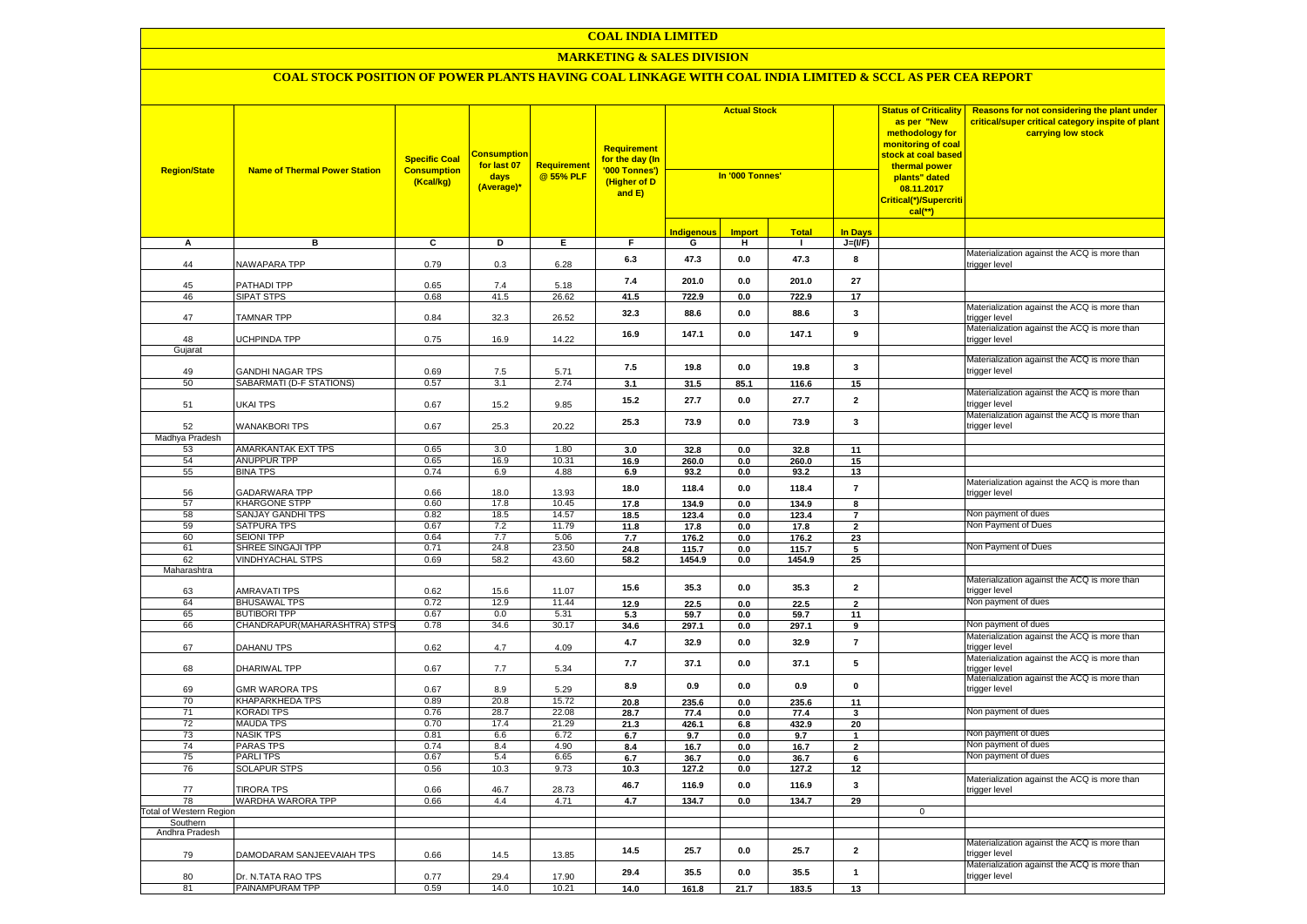# **MARKETING & SALES DIVISION**

| <b>Region/State</b>             | <b>Name of Thermal Power Station</b> | <b>Specific Coal</b><br><b>Consumption</b><br>(Kcal/kg) | <mark>Consumption</mark><br>for last 07<br>days<br>(Average)* | <b>Requirement</b><br>@ 55% PLF | Requirement<br>for the day (In<br>'000 Tonnes')<br>(Higher of D<br>and E) | <b>Actual Stock</b><br>In '000 Tonnes' |               |              |                | <b>Status of Criticality</b><br>as per "New<br>methodology for<br>monitoring of coal<br>stock at coal based<br>thermal power<br>plants" dated<br>08.11.2017<br>Critical(*)/Supercriti<br>$cal$ (**) | <b>Reasons for not considering the plant under</b><br>critical/super critical category inspite of plant<br>carrying low stock |
|---------------------------------|--------------------------------------|---------------------------------------------------------|---------------------------------------------------------------|---------------------------------|---------------------------------------------------------------------------|----------------------------------------|---------------|--------------|----------------|-----------------------------------------------------------------------------------------------------------------------------------------------------------------------------------------------------|-------------------------------------------------------------------------------------------------------------------------------|
|                                 |                                      |                                                         |                                                               |                                 |                                                                           | I <mark>ndigenous</mark>               | <b>Import</b> | <b>Total</b> | <b>In Days</b> |                                                                                                                                                                                                     |                                                                                                                               |
| A                               | в                                    | $\overline{c}$                                          | Þ                                                             | E                               | F.                                                                        | G                                      | н.            | $\mathbf{L}$ | $J=(I/F)$      |                                                                                                                                                                                                     |                                                                                                                               |
| 82                              | RAYALASEEMA TPS                      | 0.76                                                    | 18.8                                                          | 16.60                           | 18.8                                                                      | 7.5                                    | 0.0           | 7.5          | $\pmb{0}$      |                                                                                                                                                                                                     | Materialization against the ACQ is more than<br>trigger level                                                                 |
| 83                              | <b>SIMHADRI</b>                      | 0.78                                                    | 29.8                                                          | 20.54                           | 29.8                                                                      | 321.0                                  | 0.0           | 321.0        | 11             |                                                                                                                                                                                                     |                                                                                                                               |
| 84                              | <b>SGPL TPP</b>                      | 0.53                                                    | 12.3                                                          | 9.26                            | 12.3                                                                      | 57.3                                   | 155.5         | 212.8        | 17             |                                                                                                                                                                                                     |                                                                                                                               |
| 85                              | <b>VIZAG TPP</b>                     | 0.67                                                    | 0.0                                                           | 9.20                            | 9.2                                                                       | 1.6                                    | 0.0           | 1.6          | $\mathbf 0$    |                                                                                                                                                                                                     |                                                                                                                               |
| Karnataka                       |                                      |                                                         |                                                               |                                 |                                                                           |                                        |               |              |                |                                                                                                                                                                                                     |                                                                                                                               |
| 86                              | <b>BELLARY TPS</b>                   | 0.63                                                    | 13.8                                                          | 14.23                           | 14.2                                                                      | 19.7                                   | 0.0           | 19.7         | $\mathbf{1}$   |                                                                                                                                                                                                     | Materialization against the ACQ is more than<br>trigger level                                                                 |
| 87                              | KUDGI STPP                           | 0.63                                                    | 15.2                                                          | 19.90                           | 19.9                                                                      | 148.5                                  | 11.0          | 159.6        | 8              |                                                                                                                                                                                                     | Materialization against the ACQ is more than<br>trigger level                                                                 |
| 88                              | RAICHUR TPS                          | 0.66                                                    | 19.4                                                          | 14.98                           | 19.4                                                                      | 55.2                                   | 0.0           | 55.2         | $\mathbf{3}$   |                                                                                                                                                                                                     | Materialization against the ACQ is more than<br>trigger level                                                                 |
| 89                              | YERMARUS TPP                         | 0.62                                                    | 8.3                                                           | 13.09                           | 13.1                                                                      | 20.4                                   | 0.0           | 20.4         | $\overline{2}$ |                                                                                                                                                                                                     | Materialization against the ACQ is more than<br>trigger level                                                                 |
| <b>Tamil Nadu</b>               |                                      |                                                         |                                                               |                                 |                                                                           |                                        |               |              |                |                                                                                                                                                                                                     |                                                                                                                               |
| 90                              | <b>METTUR TPS</b>                    | 0.81                                                    | 13.6                                                          | 8.98                            | 13.6                                                                      | 33.5                                   | 0.0           | 33.5         | $\overline{2}$ |                                                                                                                                                                                                     | Materialization against the ACQ is more than<br>rigger level                                                                  |
| 91                              | METTUR TPS - II                      | 0.78                                                    | 6.5                                                           | 6.16                            | 6.5                                                                       | 38.8                                   | 0.0           | 38.8         | 6              |                                                                                                                                                                                                     | Materialization against the ACQ is more than<br>trigger level                                                                 |
| 92                              | NORTH CHENNAI TPS                    | 0.82                                                    | 26.1                                                          | 19.78                           | 26.1                                                                      | 65.2                                   | 0.0           | 65.2         | $\overline{2}$ |                                                                                                                                                                                                     | Materialization against the ACQ is more than<br>trigger level                                                                 |
| 93                              | TUTICORIN TPS                        | 0.96                                                    | 16.8                                                          | 13.31                           | 16.8                                                                      | 45.1                                   | 0.0           | 45.1         | $\mathbf{3}$   |                                                                                                                                                                                                     | Materialization against the ACQ is more than<br>trigger level                                                                 |
| 94                              | <b>VALLUR TPP</b>                    | 0.72                                                    | 17.9                                                          | 14.26                           | 17.9                                                                      | 140.0                                  | 0.0           | 140.0        | 8              |                                                                                                                                                                                                     |                                                                                                                               |
| Telangana                       |                                      |                                                         |                                                               |                                 |                                                                           |                                        |               |              |                |                                                                                                                                                                                                     |                                                                                                                               |
| 95                              | <b>BHADRADRI TPP</b>                 | 0.69                                                    | 13.5                                                          | 9.83                            | 13.5                                                                      | 109.5                                  | 0.0           | 109.5        | 8              |                                                                                                                                                                                                     |                                                                                                                               |
| 96                              | <b>KAKATIYA TPS</b>                  | 0.57                                                    | 11.1                                                          | 8.33                            | 11.1                                                                      | 177.6                                  | 0.0           | 177.6        | 16             |                                                                                                                                                                                                     |                                                                                                                               |
| 97                              | KOTHAGUDEM TPS (NEW)                 | 0.64                                                    | 15.0                                                          | 8.46                            | 15.0                                                                      | 93.0                                   | 0.0           | 93.0         | 6              |                                                                                                                                                                                                     |                                                                                                                               |
| 98                              | <b>KOTHAGUDEM TPS (STAGE-7)</b>      | 0.50                                                    | 9.6                                                           | 5.23                            | 9.6                                                                       | 131.1                                  | 0.0           | 131.1        | 14             |                                                                                                                                                                                                     |                                                                                                                               |
| 99                              | <b>RAMAGUNDEM STPS</b>               | 0.62                                                    | 31.7                                                          | 21.33                           | 31.7                                                                      | 359.9                                  | 0.0           | 359.9        | 11             |                                                                                                                                                                                                     |                                                                                                                               |
| 100                             | <b>RAMAGUNDEM-B TPS</b>              | 0.77                                                    | 0.8                                                           | 0.64                            | 0.8                                                                       | 8.2                                    | 0.0           | 8.2          | 10             |                                                                                                                                                                                                     |                                                                                                                               |
| 101                             | <b>SINGARENI TPP</b>                 | 0.58                                                    | 16.6                                                          | 9.12                            | 16.6                                                                      | 102.4                                  | 0.0           | 102.4        | 6              |                                                                                                                                                                                                     |                                                                                                                               |
| <b>Total of Southern Region</b> |                                      |                                                         |                                                               |                                 |                                                                           |                                        |               |              |                | $\mathbf 0$                                                                                                                                                                                         |                                                                                                                               |
| Eastern                         |                                      |                                                         |                                                               |                                 |                                                                           |                                        |               |              |                |                                                                                                                                                                                                     |                                                                                                                               |
| Bihar<br>102                    | <b>BARAUNI TPS</b>                   | 0.63                                                    | 4.8                                                           | 5.90                            | 5.9                                                                       | 77.7                                   | 0.0           | 77.7         | 13             |                                                                                                                                                                                                     |                                                                                                                               |
| 103                             | <b>BARHI</b>                         | 0.67                                                    | 5.2                                                           | 5.84                            | 5.8                                                                       | 144.4                                  | 0.0           | 144.4        | 25             |                                                                                                                                                                                                     |                                                                                                                               |
| 104                             | <b>BARH II</b>                       | 0.67                                                    | 10.4                                                          | 11.67                           | 11.7                                                                      | 288.9                                  | 0.0           | 288.9        | 25             |                                                                                                                                                                                                     |                                                                                                                               |
| 105                             | <b>KAHALGAON TPS</b>                 | 0.80                                                    | 27.1                                                          | 24.62                           | 27.1                                                                      | 161.0                                  | 0.0           | 161.0        | 6              |                                                                                                                                                                                                     | Materialization against the ACQ is more than<br>trigger level                                                                 |
| 106                             | MUZAFFARPUR TPS                      | 0.77                                                    | 5.7                                                           | 3.95                            | 5.7                                                                       | 32.8                                   | 0.0           | 32.8         | $6\phantom{1}$ |                                                                                                                                                                                                     | Materialization against the ACQ is more than<br>trigger level                                                                 |
| 107                             | <b>NABINAGAR STPP</b>                | 0.58                                                    | 21.7                                                          | 10.14                           | 21.7                                                                      | 298.9                                  | 0.0           | 298.9        | 14             |                                                                                                                                                                                                     |                                                                                                                               |
| 108                             | <b>NABINAGAR TPP</b>                 | 0.69                                                    | 14.1                                                          | 9.06                            | 14.1                                                                      | 130.2                                  | 0.0           | 130.2        | 9              |                                                                                                                                                                                                     |                                                                                                                               |
| Jharkhand                       |                                      |                                                         |                                                               |                                 |                                                                           |                                        |               |              |                |                                                                                                                                                                                                     |                                                                                                                               |
| 109                             | BOKARO TPS 'A' EXP                   | 0.57                                                    | 6.1                                                           | 3.78                            | 6.1                                                                       | 112.3                                  | 0.0           | 112.3        | 18             |                                                                                                                                                                                                     |                                                                                                                               |
| 110                             | CHANDRAPURA(DVC) TPS                 | 0.61                                                    | 6.8                                                           | 4.06                            | 6.8                                                                       | 144.4                                  | 0.0           | 144.4        | 21             |                                                                                                                                                                                                     |                                                                                                                               |
| 111                             | JOJOBERA TPS                         | 0.69                                                    | 3.2                                                           | 2.18                            | 3.2                                                                       | 98.5                                   | 0.0           | 98.5         | 31             |                                                                                                                                                                                                     |                                                                                                                               |
| 112                             | <b>KODARMA TPP</b>                   | 0.62                                                    | 14.2                                                          | 8.23                            | 14.2                                                                      | 112.2                                  | 0.0           | 112.2        | 8              |                                                                                                                                                                                                     |                                                                                                                               |
| 113                             | <b>JAHADEV PRASAD STPP</b>           | 0.70                                                    | 8.0                                                           | 5.01                            | 8.0                                                                       | 12.6                                   | 0.0           | 12.6         | $\overline{2}$ |                                                                                                                                                                                                     | Materialization against the ACQ is more than<br>rigger level                                                                  |
| 114                             | <b>MAITHON RB TPP</b>                | 0.64                                                    | 6.3                                                           | 8.89                            | 8.9                                                                       | 223.0                                  | 0.0           | 223.0        | 25             |                                                                                                                                                                                                     |                                                                                                                               |
| 115                             | TENUGHAT TPS                         | 0.75                                                    | 5.5                                                           | 4.16                            | 5.5                                                                       | 37.2                                   | 0.0           | 37.2         | $\overline{7}$ |                                                                                                                                                                                                     | Materialization against the ACQ is more than<br>trigger level                                                                 |
| Odisha                          |                                      |                                                         |                                                               |                                 |                                                                           |                                        |               |              |                |                                                                                                                                                                                                     |                                                                                                                               |
| 116                             | <b>DARLIPALI STPS</b>                | 0.71                                                    | 27.3                                                          | 14.95                           | 27.3                                                                      | 454.2                                  | 0.0           | 454.2        | 17             |                                                                                                                                                                                                     |                                                                                                                               |
| 117                             | <b>DERANG TPP</b>                    | 0.70                                                    | 17.8                                                          | 11.10                           | 17.8                                                                      | 1098.1                                 | 0.0           | 1098.1       | 62             |                                                                                                                                                                                                     |                                                                                                                               |
| 118                             | <b>IB VALLEY TPS</b>                 | 0.83                                                    | 25.3                                                          | 19.16                           | 25.3                                                                      | 338.4                                  | 0.0           | 338.4        | 13             |                                                                                                                                                                                                     |                                                                                                                               |